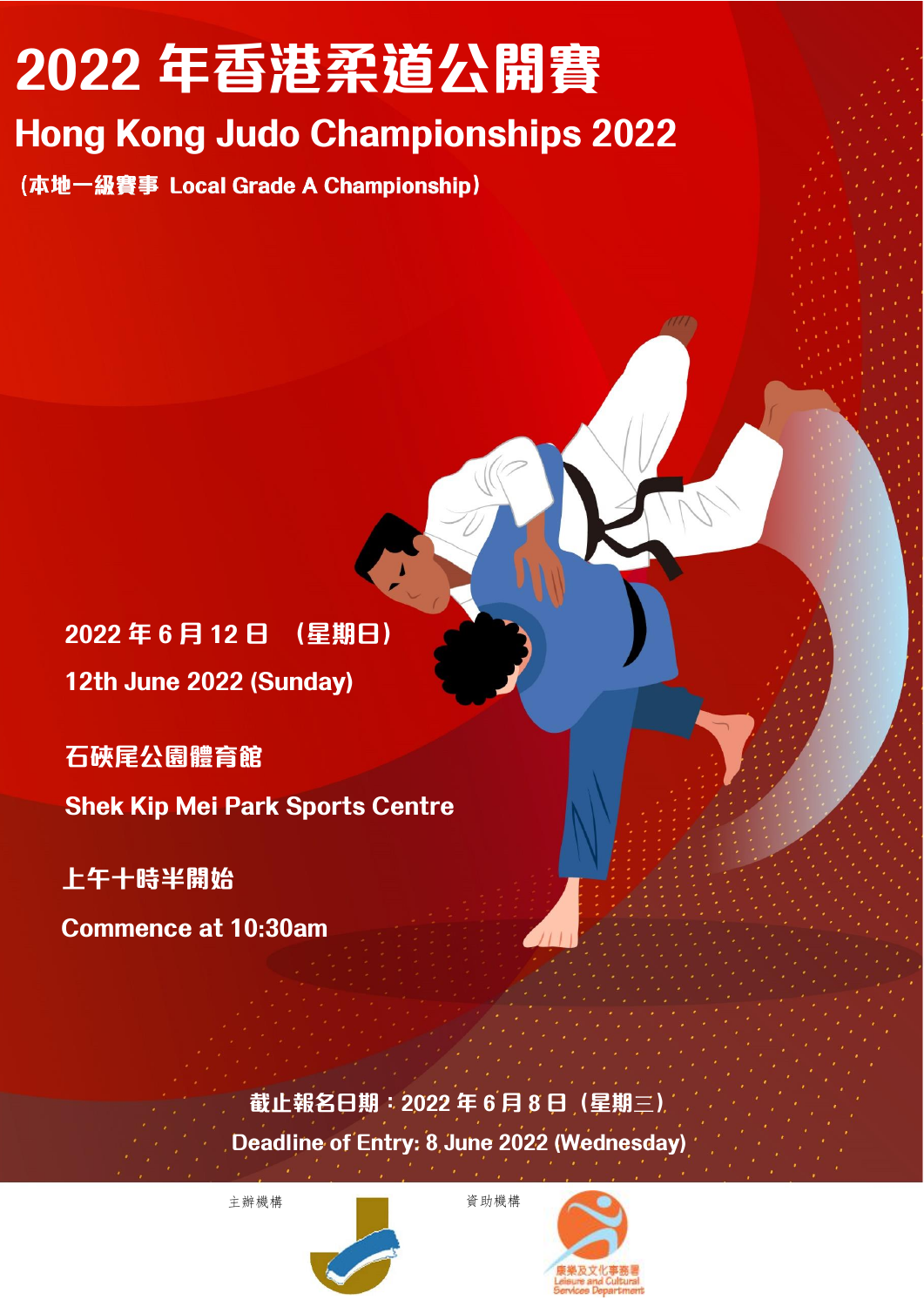#### **級別:**

**男子組:(-60kg, -66kg, -73kg, -81kg, -90kg, -100kg, +100kg)**

**女子組:(-48kg, -52kg, -57kg, -63kg, -70kg, -78kg, +78kg)**

#### **(參賽者只可參加其中一組的其中一個體重限制級的賽事)**

#### **資格:**

- **(1)持四級(橙帶)或以上者**
- **(2)年齡未滿十八歲者須家長或監護人簽署同意**
- **(3)持有效的年齡證明文件**
- **賽制:採八強復活淘汰制方式進行(每級參賽者不足二人將作取消)**
- **裁判:由中國香港柔道總會安排**
- **獎勵:各級組別設冠、亞及兩名季軍**
- **報名費:每位港幣六十元正**
- **服裝:參賽者需自備符合柔道比賽的白色(及、或藍色)柔道袍,女運動員必須穿著純白圓領 T-恤在內。**
- **報名:請於 [http://www.judoregistration.org](http://www.judoregistration.org/) 網上報名 (不接受逾期報名)**
- **量體重:參賽者請於比賽當天帶備年齡證明文件,往比賽場地辦理量體重及登記手續。**

**運動員的體重不能高於參與級別的 5%(不包括柔道袍)。**

 **正式量體重:報名截止後,另行通告**

 **參賽者必須按上述編排辦理量體重及登記手續,逾時作棄權論。**

**賽程:有關當天賽事詳細程序,請於比賽期間留意大會公佈。**

**比賽規例:**

**比賽將根據國際柔道聯合會體育及組織規例、國際柔道聯合會裁判規例及亞洲柔道聯盟技術指引進行。**

**參賽者須知:**

**1. 參加者需要負責自己的身體狀況及健康,並考慮是否適宜申請參加本賽事。如有疑問,請徵詢醫生的意見。**

#### **2. 本會只接受網上報名。**

**3. 報名經確實後,參加者有責任繳付所需費用。**

**4. 除情況特殊外,所有項目一經報名,不得申請退款、轉組或由他人代替參加。**

**5. 本會有權決定接受或拒絕任何申請。**

6. 活動舉行期間,參加者須顧及自身安全,並須遵從工作人員之指示,如遇意外事故,包括財物遺失、身體損傷等,本會概不負責。如有任何不適,須立即向有關

**工作人員尋求協助。**

**7. 活動負責人及本會職員有權拒絕不守紀律之參加者繼續參與活動,所繳之費用概不發還。**

**8. 本賽事不設上訴,以現場裁判判決為最終裁決。**

9. 當天文台懸掛八號或以上颱風訊號或黑色暴雨訊號,是次活動將自動取消。如在活動舉行前兩小時已取消八號或以上風球或黑色暴雨訊號,並在場地許可的情況

**下,是次活動照常舉行。參加者應考慮實際天氣及交通情況來判斷是否參加活動。**

**10. 若活動舉行前兩小時,天文台懸掛雷暴警告訊號、黃色暴雨戒備訊號、紅色暴雨警告訊號、三號或以下颱風訊號,是次活動將依天氣情況及場地許可的情況下, 活動負責人決定是否繼續進行,如參加者收不到任何通知,則表示活動按照原定時間、地點舉行。**

**11. 本條款如有未完善之處,本會有最終修改權。**

**查詢: 2504 8360 網址: [www.hkjudo.org](http://www.hkjudo.org/)**

#### **\*注意:**

**1. 參賽者必須繳交報名費,並填妥網上表格所有空格,如違者作廢。**

**2. 本賽事可能有傷殘運動員參與。**

**3. 請留意參賽者須知。**